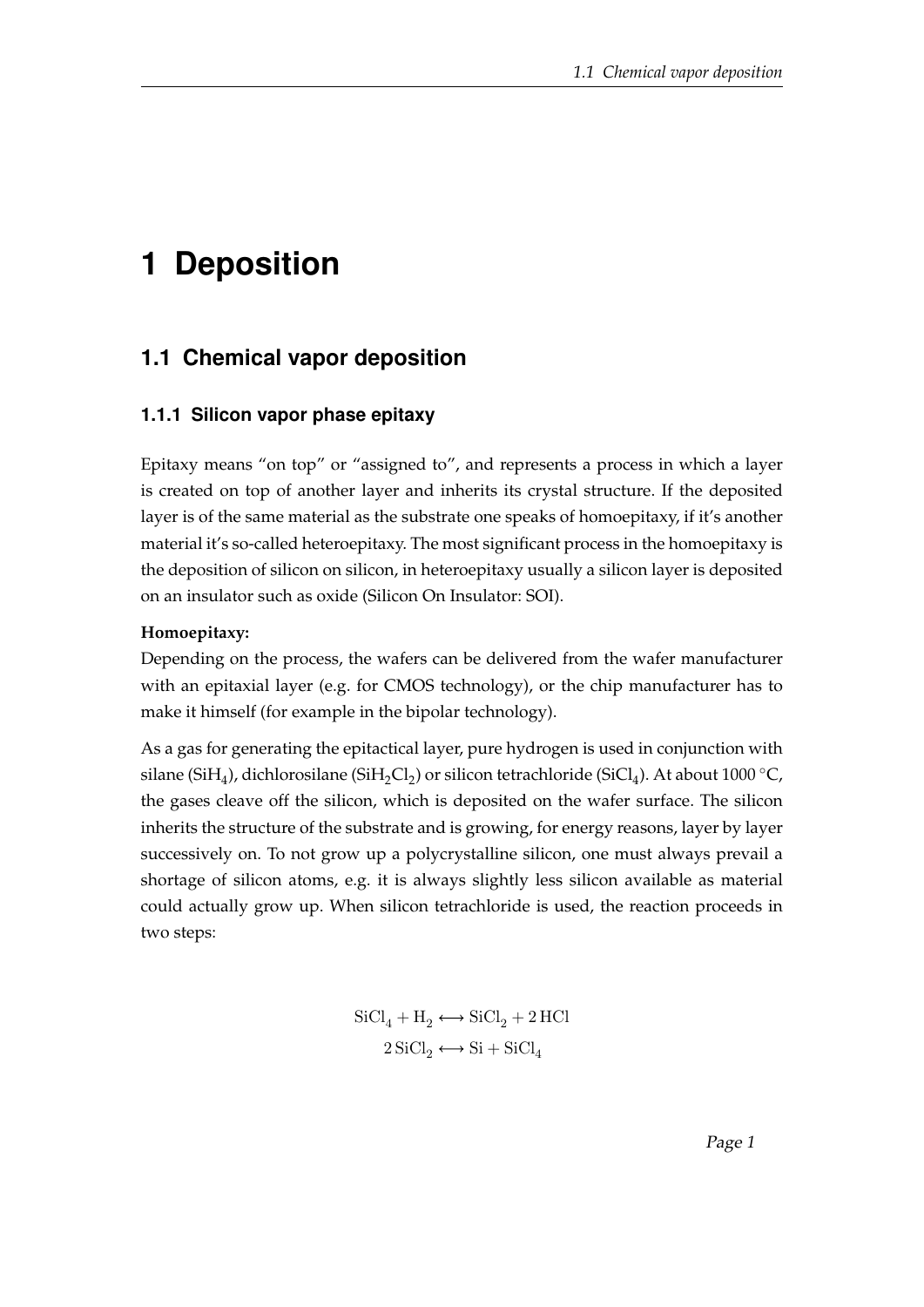In order to inherit the substrate's orientation the surface must be absolutely clear. So one can utilize the equilibrium reaction. Both reactions can occur in the other direction, depending on the ratio of the gases. If there is only few hydrogen in the atmosphere, as in the trichlorosilane process for the purification of raw silicon, material is removed from the silicon wafer surface due to the high chlorine concentration. Only with increasing concentration of hydrogen growth is achieved.

With  $SiCl<sub>4</sub>$  the deposition rate is approximately 1 to 2 microns per minute. Since the monocrystalline silicon grows only on the bare surface, certain areas can be masked with oxide where the silicon grows as polycrystalline silicon. This polysilicon, however, is etched very easily compared to single-crystalline silicon through the backwardrunning reaction. Diborane ( $B_2H_6$ ) or phosphine (P $H_3$ ) are added to the process gases, to create doped layers, since the doping gases decompose at high temperatures and the dopants are incorporated in the crystal lattice.

The process to create home-epitactical layers is realized under vacuum atmosphere. Therefor the process chamber is heated to 1200  $\degree$ C to remove the native oxide, which is always present on the silicon surface. As mentioned above, due to a low hydrogen concentration there occurs a back etch on the silicon surface. This can be used to clean the surface before the actual process starts. If the gas concentration is varied post this cleaning the deposition begins.



Barrel reactor

Fig. 1.1: Illustration of a barrel reactor for epitactical processes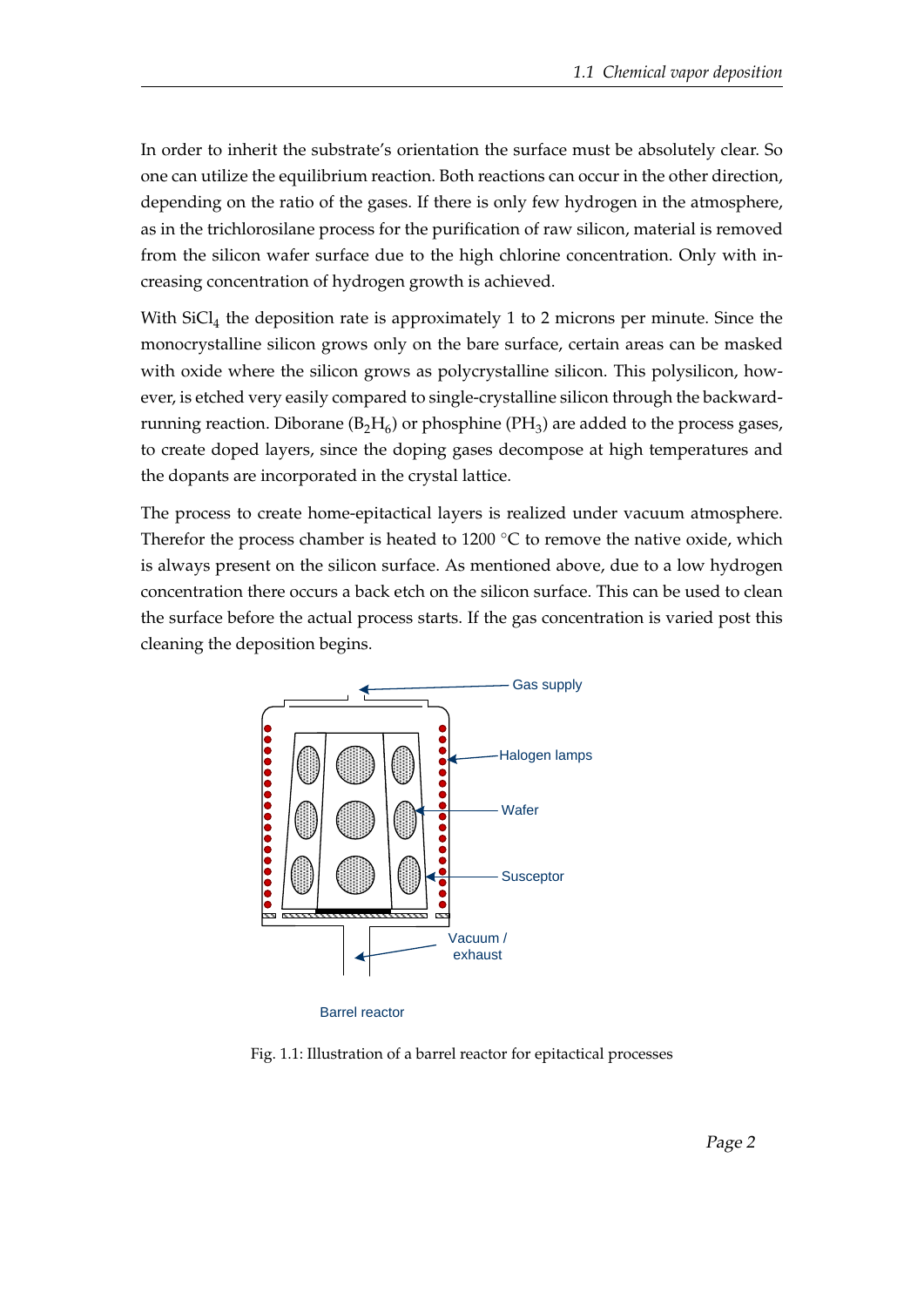Due to the high process temperatures there's a diffusion of dopants in the substrate or impurities, which have been used in earlier processes, can move to the substrate. If  $\mathrm{SiH}_2\mathrm{Cl}_2$  or  $\mathrm{SiH}_4$  are used there's no need for such high temperatures, so these gases are used primarily. To achieve the etch back process to clean the surface, HCl has to be added separately. The disadvantage of this silanes is that they form germs in the atmosphere right before deposition, and thus the quality of the layer is not as good as with  $\rm SiCl_4$ .

### **1.1.2 CVD process: Chemical Vapor Deposition**

There is often a need of layers which can't be created right from the substrate. To deposit layers of silicon nitride or silicon oxynitride one has to use gases which contain all necessary components. The gases are decomposed via thermal energy. That's the principle of the chemical vapor phase deposition: CVD. The wafer surface doesn't react with the gases but serves as bottom layer. Depending on the process parameters pressure, temperature - the CVD method can be devided in different methods whose layers differ in density and coverage. If the growth on horizontal surfaces is as high as on vertical surfaces the deposition is conform.

The conformity K is the ratio of vertical and horizontal growth,  $K = R_v/R_h$ . If the deposition is not ideal, the conformity is less than 1 (eg  $R_v/R_h = 1/2 \Rightarrow K = 0.5$ ). A high conformity can only be achieved by high process temperatures.



Fig. 1.2: Deposition profiles with different conformity

# **1.1.3 APCVD: Atmospheric Pressure CVD**

APCVD is a CVD method at normal pressure (atmospheric pressure) which is used for deposition of doped and undoped oxides. The deposited oxide has a low density and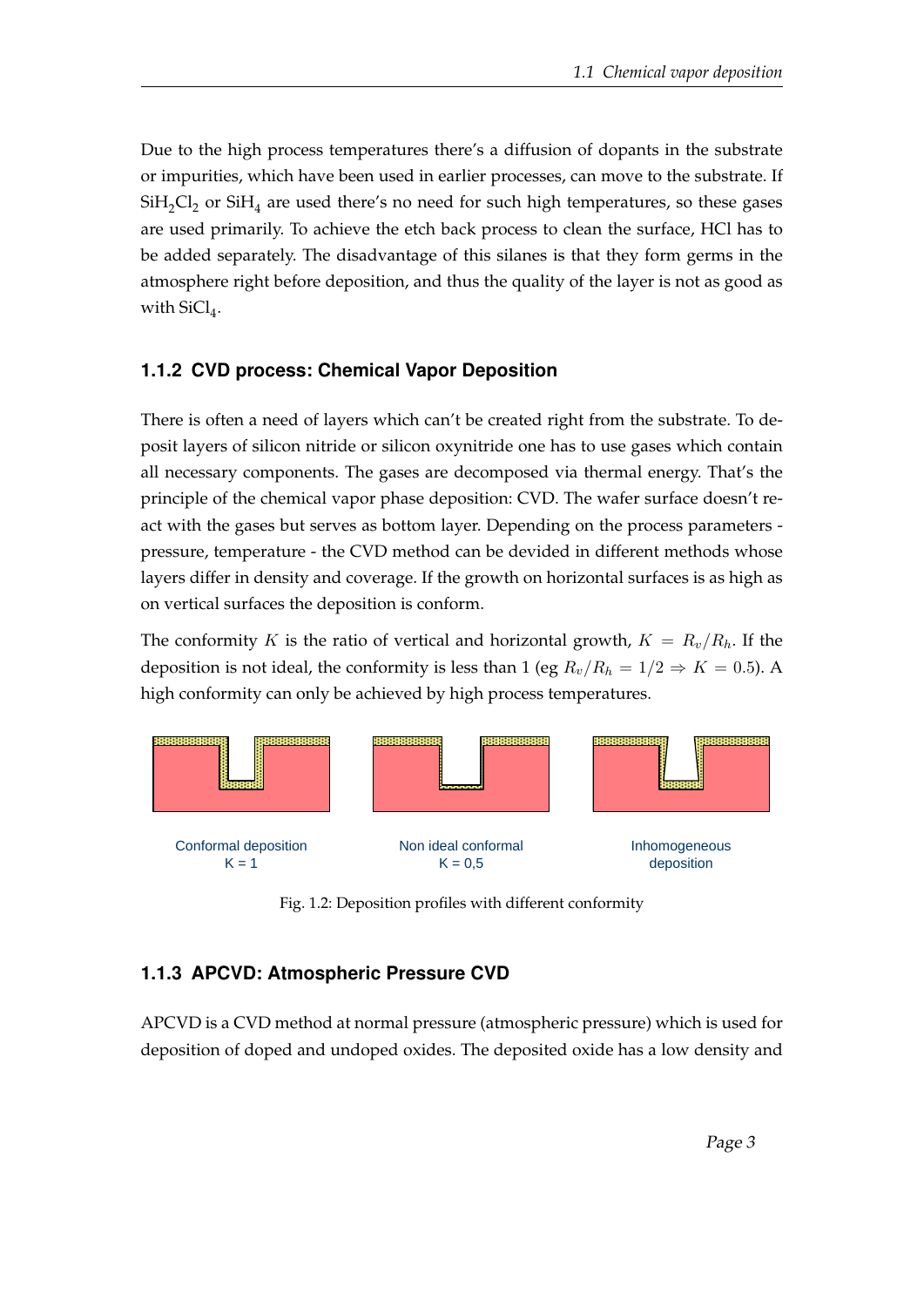the coverage is moderate due to a relatively low temperature. Because of improved tools, the APCVD undergoes a renaissance. The high wafer throughput is a big advantage of this process.

As process gases silane Si $\rm H_4$  (highly deluted with nitrogen  $\rm N_2$ ) and oxygen  $\rm O_2$  are used. The gases are decomposed thermal at about  $400\degree$ C and react with each other to form the desired film.

$$
\text{SiH}_4 + \text{O}_2 \longrightarrow \text{SiO}_2 + 2\,\text{H}_2(\text{T} = 430\,^{\circ}\text{C}, \text{p} = 105\,\text{Pa})
$$

Added ozone  $\mathrm{O}_3$  can cause a better conformity because it improves the movability of the accumulated particles. The oxide is porous and electrical instable and can be densified by a high temperature process.

To avoid edges which can result in difficulties at the deposition of additional layers, phosphorus silicate glass (PSG) is used for interlayers. Therefor phosphine is added to Si $\rm H_4$  and  $\rm O_2$ , so that the deposited oxide contains 4 to 8 % phosphorus. A high amount of phosphorus leads to a high increase of the flow properties, however, phosphoric acid can be formed which corrodes aluminum (conductor paths).

Because annealing affects earlier processes (e.g. doping) only short tempering is done with powerful argon lamps (several hundrets kW, less than 10 s, T = 1100 °C) instead of annealing in longsome furnace processes. Analog to PSG boron can be added simultaneously (boron phosphorus silicate glass, BPSG, 4 % B and 4 % P).



Fig. 1.3: Illustration of a horizontal APCVD reactor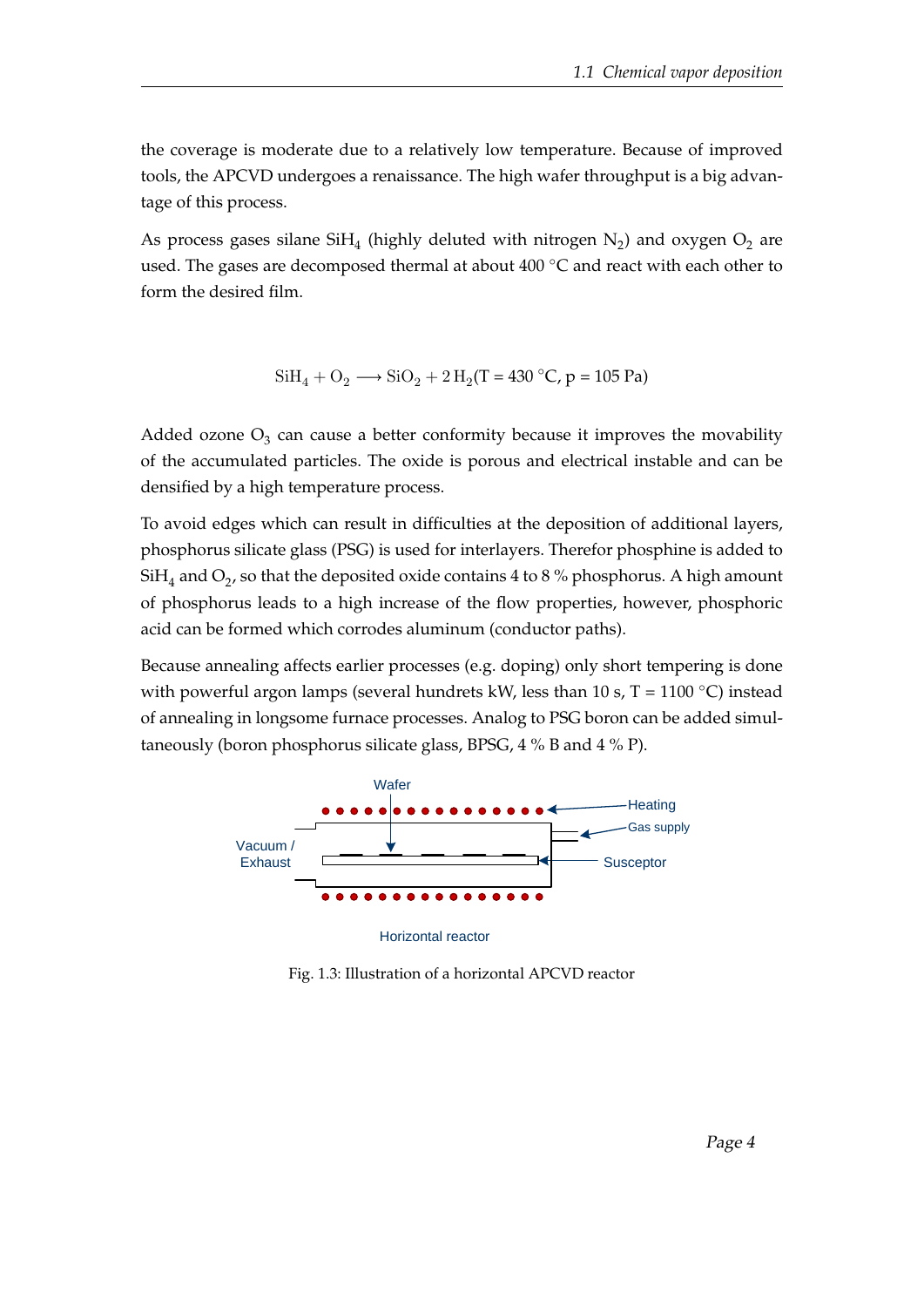

Fig. 1.4: Illustration of a LPCVD reactor for TEOS films

#### **1.1.4 LPCVD: Low Pressure CVD**

In LPCVD a vacuum is used. Thin films of silicon nitride  $(\rm{Si}_3\rm{N}_4)$ , silicon oxynitride (SiON), SiO<sub>2</sub> und tungsten (W) can be created. LPCVD processes enable a high conformity of almost 1. This is because of the low pressure of 10 to 100 Pa (atmospheric pressure = 100.000 Pa) which leads to a non-uniform movement of the particles. The particles dispread due to collisions and cover vertical surfaces as well as horizontal ones. The conformity is supported by a high temperature of up to 900 ◦C. Compared to APCVD the density and stability is very high.

The reactions for  $\rm Si_3N_4$ , SiON, SiO<sub>2</sub> and tungsten are as follows:

- **Si**<sub>3</sub>**N**<sub>4</sub></sub> (850 °C):  $4 \text{ NH}_3 + 3 \text{SiH}_2\text{Cl}_2 \longrightarrow \text{Si}_3\text{N}_4 + 6 \text{ HCl} + 6 \text{H}_2$
- **SiON (900** °C):  $NH_3 + SiH_2Cl_2 + N_2O \longrightarrow Si_3N_4 + by products$
- $\text{SiO}_2$  (700 °C):  $\text{SiO}_4\text{C}_8\text{H}_{20} \longrightarrow \text{SiO}_2 + \text{byproducts}$
- **Tungsten (400** °C):  $WF_6 + 3H \rightarrow 2W + 6HF$

In contrast to gaseous precursors which are used for  $\mathrm{Si}_3\mathrm{N}_4$ , SiON and tungsten, liquid tetraethyl orthosilicate is used for SiO $_2$ . Besides there are other liquid sources like DTBS  $(SiH_2C_8H_{20})$  or tetramethylcyclotetrasiloxane (TMTCS,  $Si_4O_4C_4H_{16}$ ).

A tungsten film can only be fabricated on bare silicon. Therefore silane has to be added if there is no silicon substrate.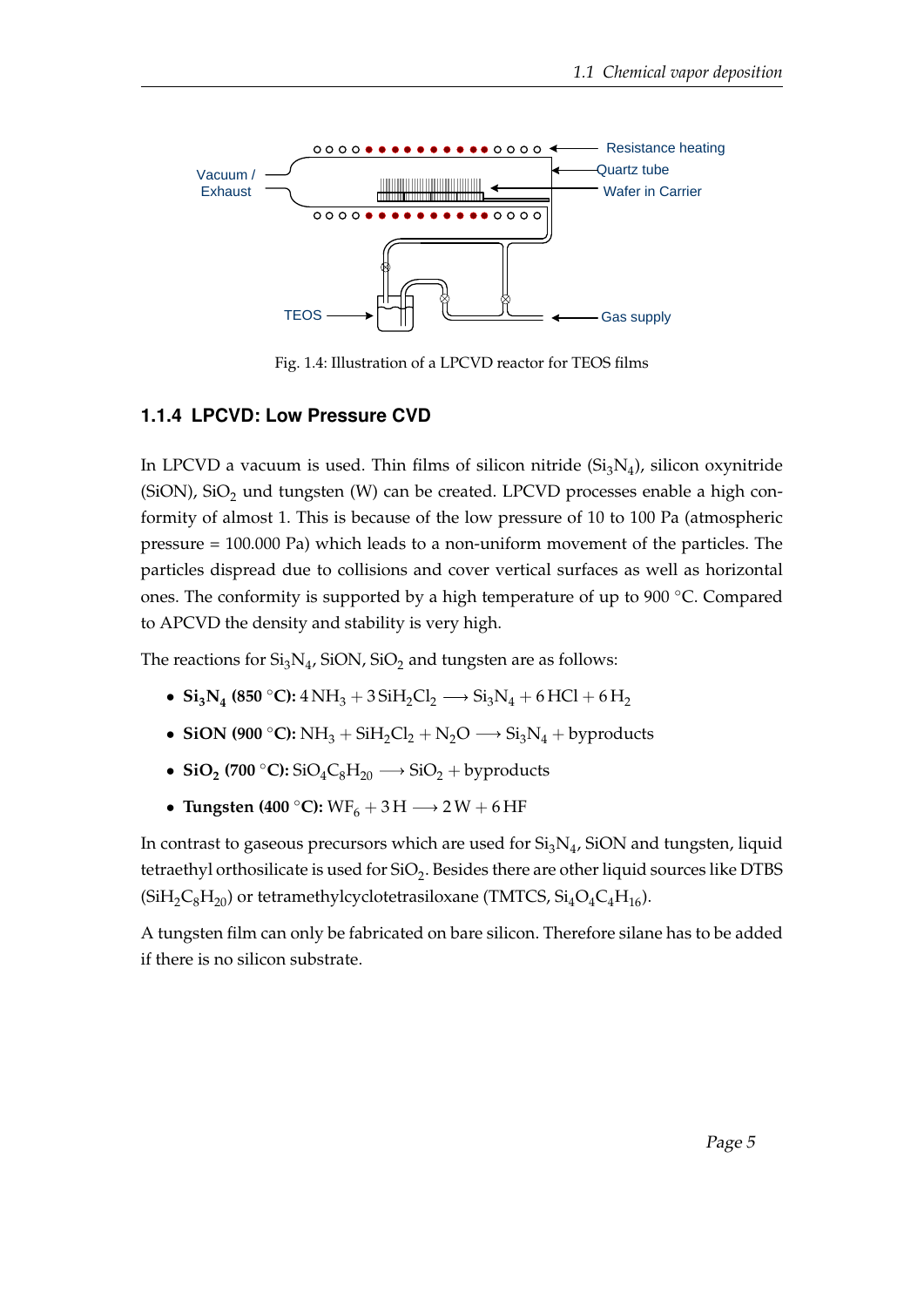## **1.1.5 PECVD: Plasma Enhanced CVD**

The PECVD takes place at 250 to 350  $°C$ . Due to low temperatures the process gases can not be decomposited thermal. With a high frequency voltage, the gas is transformed into a plasma state. The plasma is energetic and disposes on the surface. Because metallization, such as aluminum, can not be exposed to high temperatures, the PECVD is used for SiO<sub>2</sub> and Si<sub>3</sub>N<sub>4</sub> deposition on top of metal layers. Instead of SiH<sub>2</sub>Cl<sub>2</sub> silane is used because it decomposes at lower temperature. The conformity is not as good as in LPCVD (0.6 to 0.8), however, the deposition rate is much higher (0.5 microns per minute).



Fig. 1.5: Illustration of a PECVD reactor.

### **1.1.6 ALD: Atomic Layer Deposition**

Atomic Layer Deposition (ALD) is a modified CVD process to manufacture thin films. The process uses several gases which are led into the process chamber alternating. Each gas reacts in such a way that the current surface is saturated, and therefore the reaction comes to a standstill. The alternative gas is able to react with this surface in the same way. Between the reactions of these gases the chamber is purged with an inert gas, like nitrogen or argon. A simple ALD process could look like this:

- 1. self-limiting reaction at the surface with first gas
- 2. purging with an inert gas
- 3. self-limiting reaction at the surface with second gas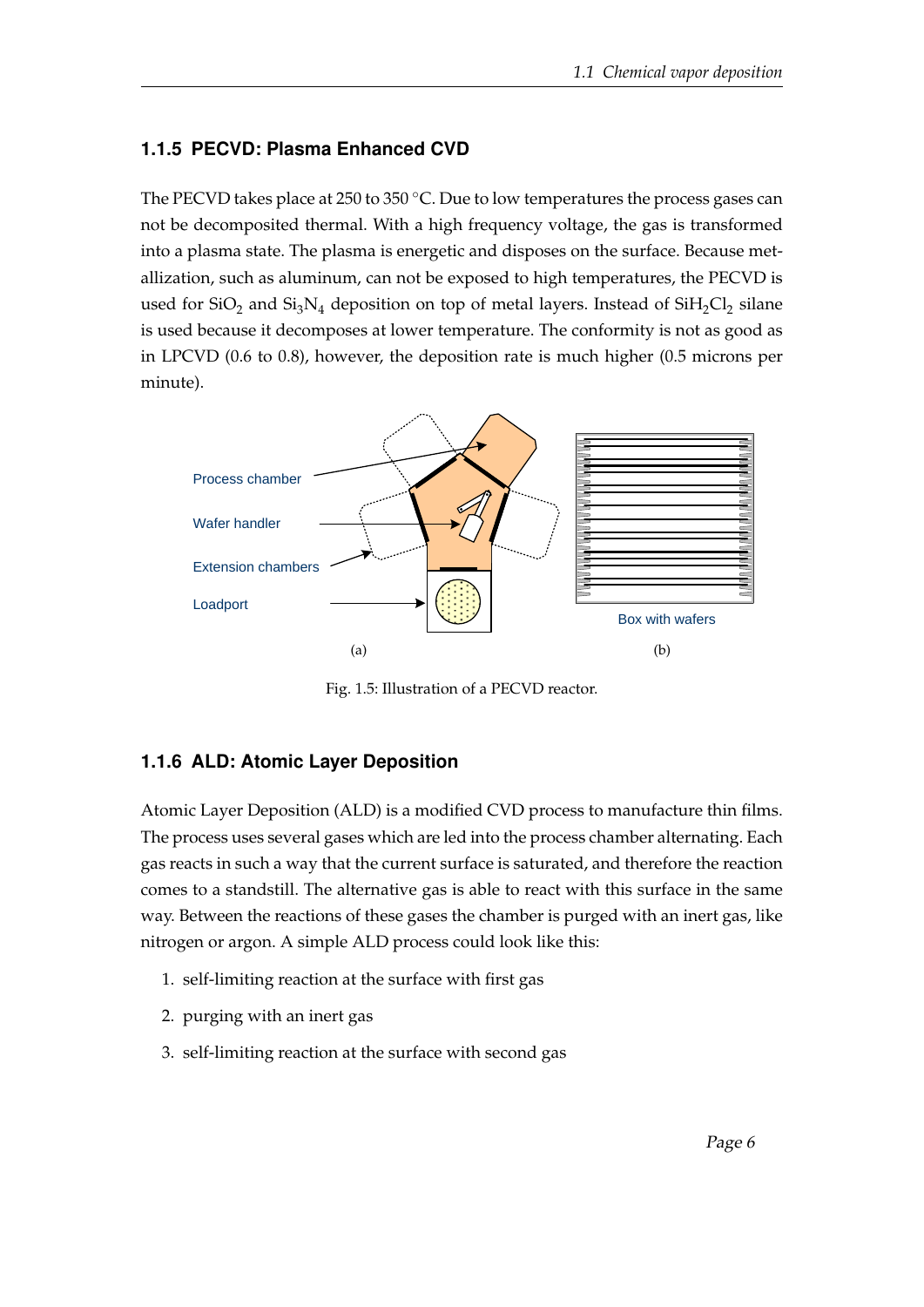4. purging with an inert gas

A specific example for an ALD process is the deposition of aluminum oxide, this can be realized with trimethylaluminum (TMA,  $C_3H_9$ Al) and water (H<sub>2</sub>O).



Fig. 1.6: Introduction of TMA into the process chamber

First step is the elimination of hydrogen atoms which are bound to oxygen at the wafer surface. The methyl groups (CH<sub>3</sub>) of TMA can react with the hydrogen to form methane (CH<sub>4</sub>). The remaining molecules bond with the unsaturated oxygen.



Fig. 1.7: Adhesion of TMA at the surface atoms

If these atoms are saturated, no more TMA molecules can react at the surface.

The chamber is purged and subsequent water steam is led into the chamber. Ever one hydrogen atom of the  $H_2O$  molecules now can react with the former deposited surface atoms to form methane, while the hydroxyl anion is bond to the aluminum atoms.